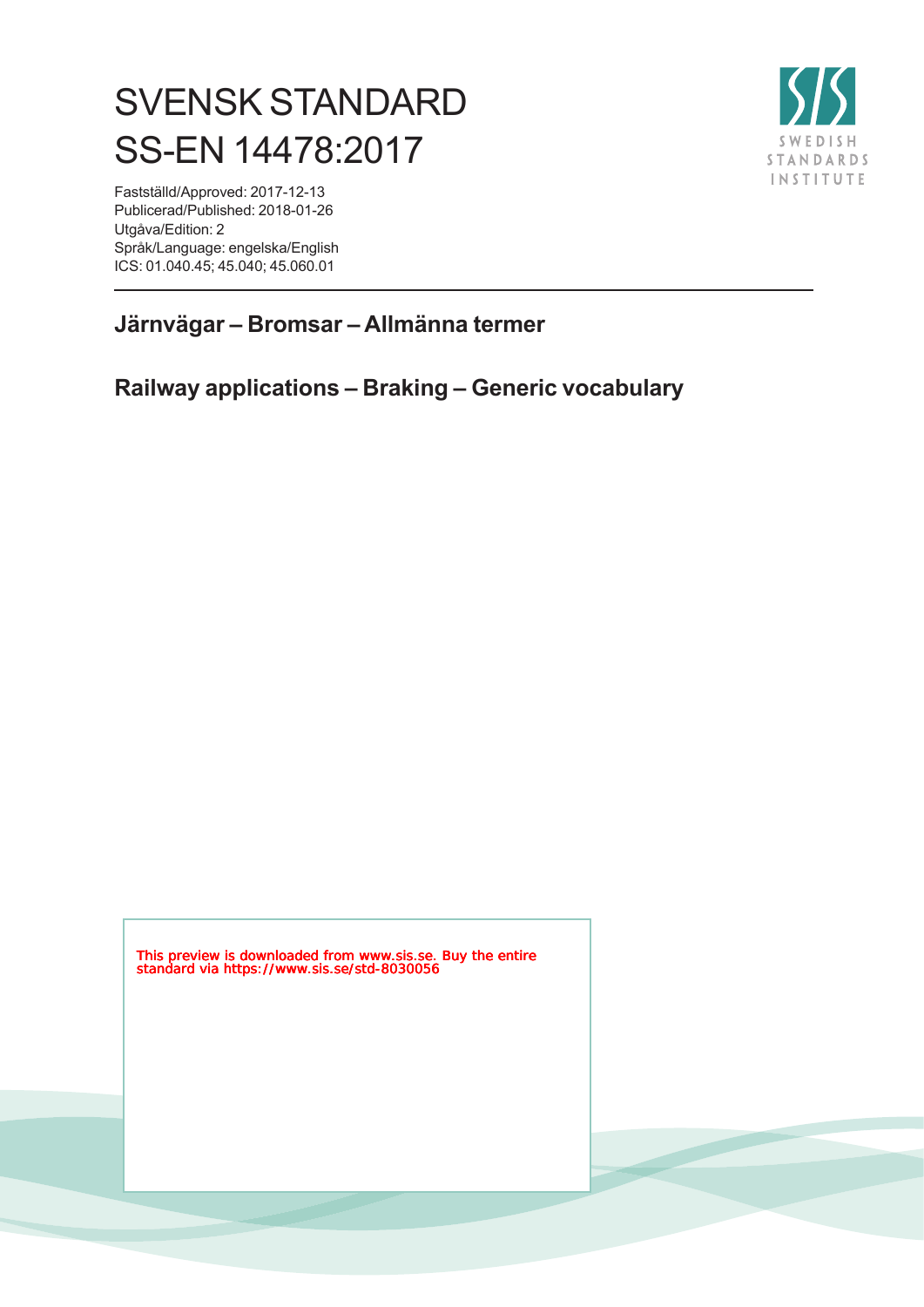# Standarder får världen att fungera

*SIS (Swedish Standards Institute) är en fristående ideell förening med medlemmar från både privat och offentlig sektor. Vi är en del av det europeiska och globala nätverk som utarbetar internationella standarder. Standarder är dokumenterad kunskap utvecklad av framstående aktörer inom industri, näringsliv och samhälle och befrämjar handel över gränser, bidrar till att processer och produkter blir säkrare samt effektiviserar din verksamhet.* 

#### **Delta och påverka**

Som medlem i SIS har du möjlighet att påverka framtida standarder inom ditt område på nationell, europeisk och global nivå. Du får samtidigt tillgång till tidig information om utvecklingen inom din bransch.

### **Ta del av det färdiga arbetet**

Vi erbjuder våra kunder allt som rör standarder och deras tillämpning. Hos oss kan du köpa alla publikationer du behöver – allt från enskilda standarder, tekniska rapporter och standardpaket till handböcker och onlinetjänster. Genom vår webbtjänst e-nav får du tillgång till ett lättnavigerat bibliotek där alla standarder som är aktuella för ditt företag finns tillgängliga. Standarder och handböcker är källor till kunskap. Vi säljer dem.

### **Utveckla din kompetens och lyckas bättre i ditt arbete**

Hos SIS kan du gå öppna eller företagsinterna utbildningar kring innehåll och tillämpning av standarder. Genom vår närhet till den internationella utvecklingen och ISO får du rätt kunskap i rätt tid, direkt från källan. Med vår kunskap om standarders möjligheter hjälper vi våra kunder att skapa verklig nytta och lönsamhet i sina verksamheter.

**Vill du veta mer om SIS eller hur standarder kan effektivisera din verksamhet är du välkommen in på www.sis.se eller ta kontakt med oss på tel 08-555 523 00.**

# Standards make the world go round

*SIS (Swedish Standards Institute) is an independent non-profit organisation with members from both the private and public sectors. We are part of the European and global network that draws up international standards. Standards consist of documented knowledge developed by prominent actors within the industry, business world and society. They promote cross-border trade, they help to make processes and products safer and they streamline your organisation.*

### **Take part and have influence**

As a member of SIS you will have the possibility to participate in standardization activities on national, European and global level. The membership in SIS will give you the opportunity to influence future standards and gain access to early stage information about developments within your field.

#### **Get to know the finished work**

We offer our customers everything in connection with standards and their application. You can purchase all the publications you need from us - everything from individual standards, technical reports and standard packages through to manuals and online services. Our web service e-nav gives you access to an easy-to-navigate library where all standards that are relevant to your company are available. Standards and manuals are sources of knowledge. We sell them.

#### **Increase understanding and improve perception**

With SIS you can undergo either shared or in-house training in the content and application of standards. Thanks to our proximity to international development and ISO you receive the right knowledge at the right time, direct from the source. With our knowledge about the potential of standards, we assist our customers in creating tangible benefit and profitability in their organisations.

**If you want to know more about SIS, or how standards can streamline your organisation, please visit www.sis.se or contact us on phone +46 (0)8-555 523 00**



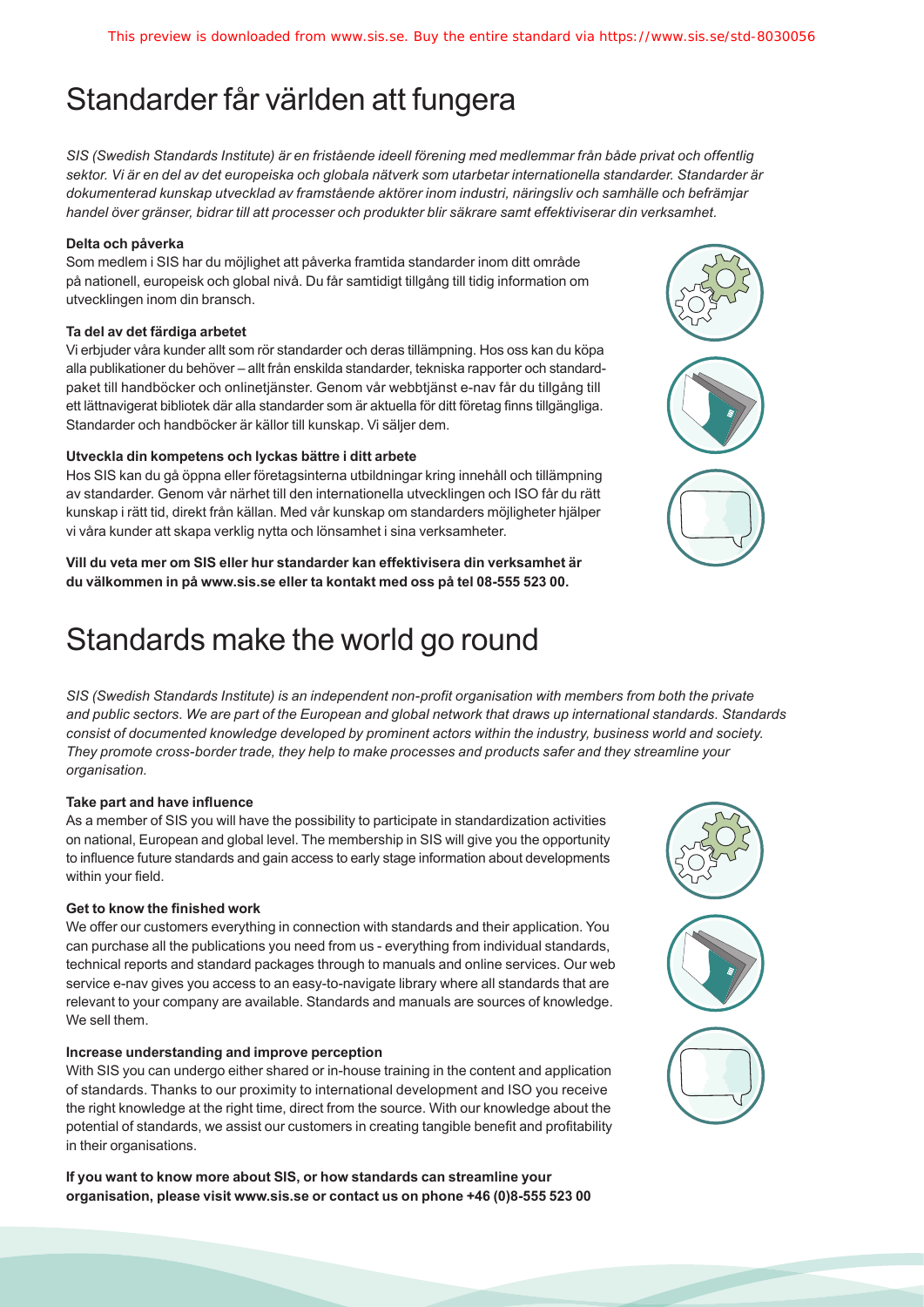Europastandarden EN 14478:2017 gäller som svensk standard. Detta dokument innehåller den officiella engelska versionen av EN 14478:2017.

Denna standard ersätter SS-EN 14478:2005, utgåva 1.

The European Standard EN 14478:2017 has the status of a Swedish Standard. This document contains the official English version of EN 14478:2017.

This standard supersedes the Swedish Standard SS-EN 14478:2005, edition 1.

© Copyright/Upphovsrätten till denna produkt tillhör SIS, Swedish Standards Institute, Stockholm, Sverige. Användningen av denna produkt regleras av slutanvändarlicensen som återfinns i denna produkt, se standardens sista sidor.

© Copyright SIS, Swedish Standards Institute, Stockholm, Sweden. All rights reserved. The use of this product is governed by the end-user licence for this product. You will find the licence in the end of this document.

*Upplysningar om sakinnehållet i standarden lämnas av SIS, Swedish Standards Institute, telefon 08-555 520 00. Standarder kan beställas hos SIS Förlag AB som även lämnar allmänna upplysningar om svensk och utländsk standard.*

*Information about the content of the standard is available from the Swedish Standards Institute (SIS), telephone +46 8 555 520 00. Standards may be ordered from SIS Förlag AB, who can also provide general information about Swedish and foreign standards.*

Har du synpunkter på innehållet i den här standarden, vill du delta i ett kommande revideringsarbete eller vara med och ta fram andra standarder inom området? Gå in på www.sis.se - där hittar du mer information.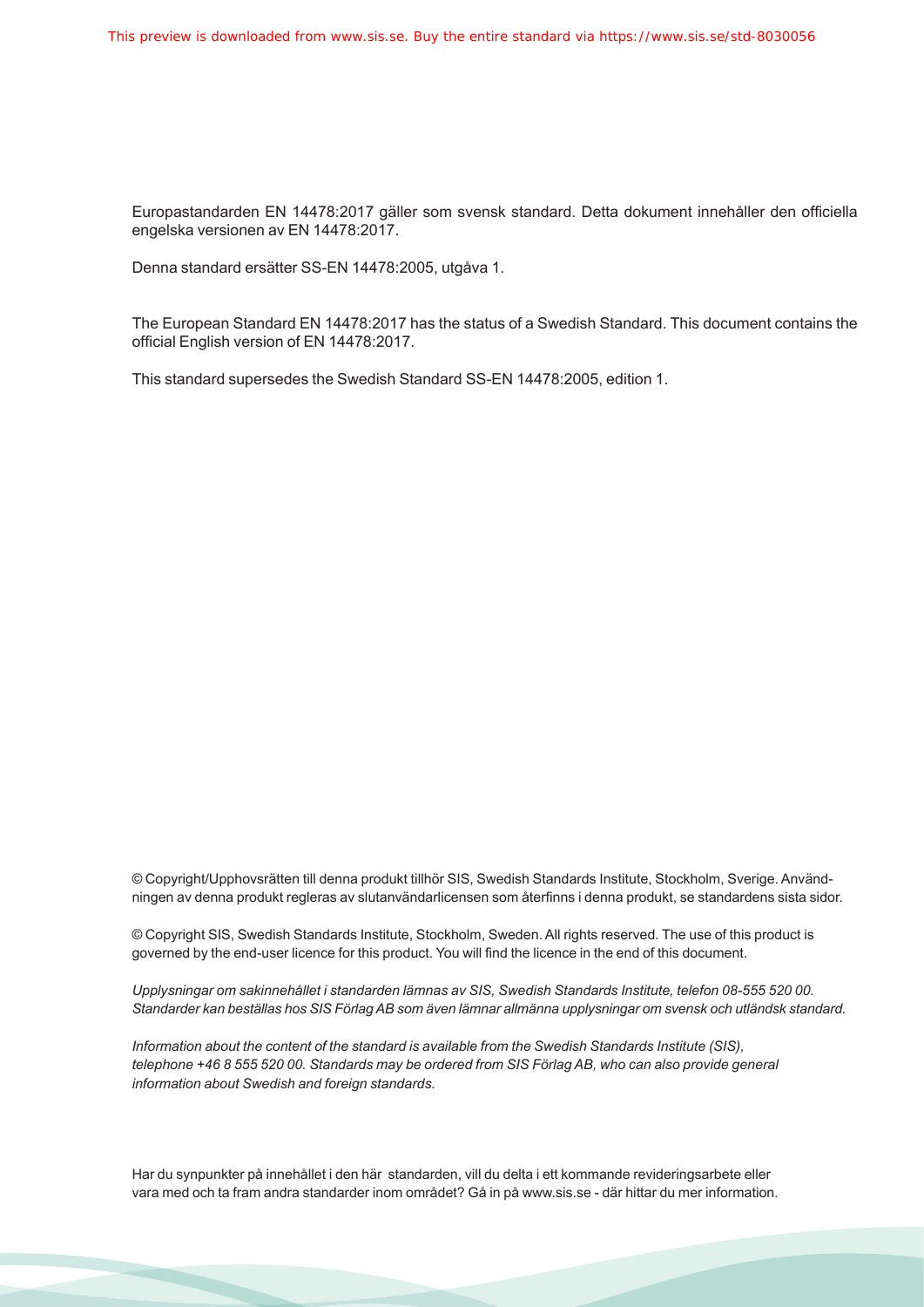This preview is downloaded from www.sis.se. Buy the entire standard via https://www.sis.se/std-8030056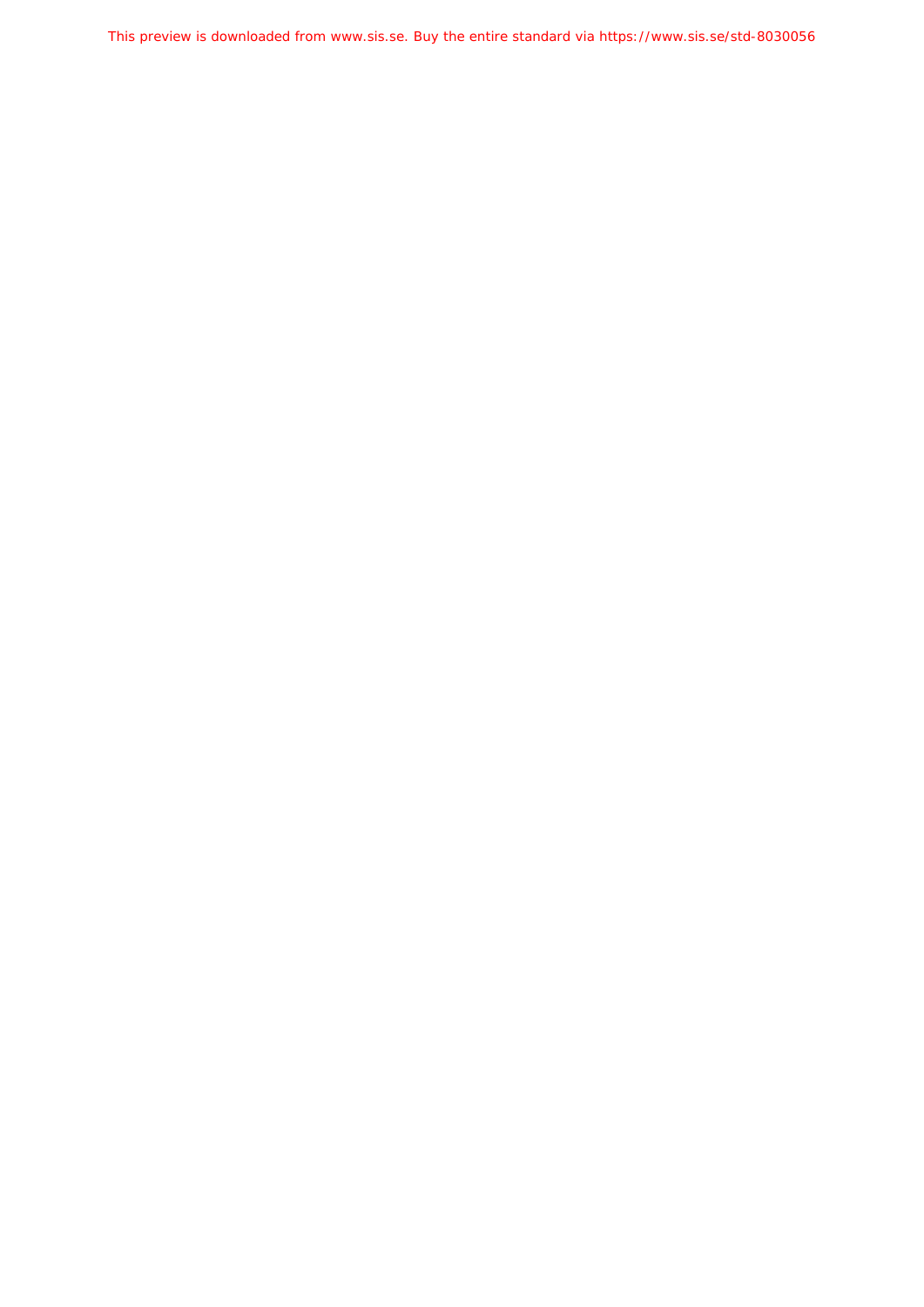# EUROPEAN STANDARD NORME EUROPÉENNE EUROPÄISCHE NORM

## **EN 14478**

December 2017

ICS 01.040.45; 45.040 Supersedes EN 14478:2005

English Version

### Railway applications - Braking - Generic vocabulary

Applications ferroviaires - Freinage - Vocabulaire générique

Bahnanwendungen - Bremsen - Fachbegriffe

This European Standard was approved by CEN on 28 August 2017.

CEN members are bound to comply with the CEN/CENELEC Internal Regulations which stipulate the conditions for giving this European Standard the status of a national standard without any alteration. Up-to-date lists and bibliographical references concerning such national standards may be obtained on application to the CEN-CENELEC Management Centre or to any CEN member.

This European Standard exists in three official versions (English, French, German). A version in any other language made by translation under the responsibility of a CEN member into its own language and notified to the CEN-CENELEC Management Centre has the same status as the official versions.

CEN members are the national standards bodies of Austria, Belgium, Bulgaria, Croatia, Cyprus, Czech Republic, Denmark, Estonia, Finland, Former Yugoslav Republic of Macedonia, France, Germany, Greece, Hungary, Iceland, Ireland, Italy, Latvia, Lithuania, Luxembourg, Malta, Netherlands, Norway, Poland, Portugal, Romania, Serbia, Slovakia, Slovenia, Spain, Sweden, Switzerland, Turkey and United Kingdom.



EUROPEAN COMMITTEE FOR STANDARDIZATION COMITÉ EUROPÉEN DE NORMALISATION EUROPÄISCHES KOMITEE FÜR NORMUNG

**CEN-CENELEC Management Centre: Rue de la Science 23, B-1040 Brussels** 

Ref. No. EN 14478:2017 E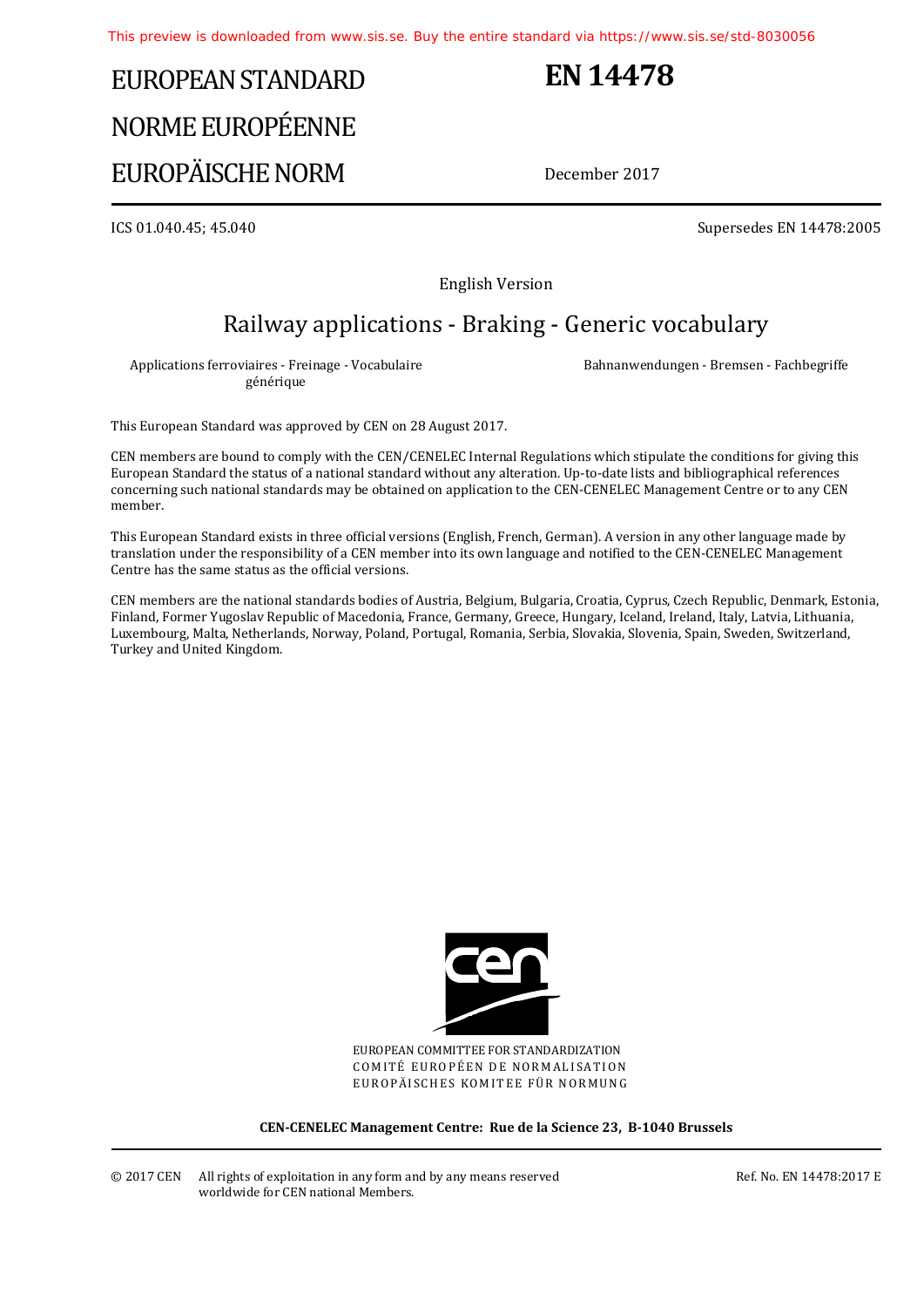# NORME EUROPÉENNE EUROPÄISCHE NORM EUROPEAN STANDARD

## **EN 14478**

Décembre 2017

ICS 01.040.45; 45.040 Remplace EN 14478:2005

Version Française

### Applications ferroviaires - Freinage - Vocabulaire générique

Bahnanwendungen - Bremsen - Fachbegriffe Railway applications - Braking - Generic vocabulary

La présente Norme européenne a été adoptée par le CEN le 28 août 2017.

Les membres du CEN sont tenus de se soumettre au Règlement Intérieur du CEN/CENELEC, qui définit les conditions dans lesquelles doit être attribué, sans modification, le statut de norme nationale à la Norme européenne. Les listes mises à jour et les références bibliographiques relatives à ces normes nationales peuvent être obtenues auprès du Centre de Gestion du CEN-CENELEC ou auprès des membres du CEN.

La présente Norme européenne existe en trois versions officielles (allemand, anglais, français). Une version dans une autre langue faite par traduction sous la responsabilité d'un membre du CEN dans sa langue nationale et notifiée au Centre de Gestion du CEN-CENELEC, a le même statut que les versions officielles.

Les membres du CEN sont les organismes nationaux de normalisation des pays suivants: Allemagne, Ancienne République yougoslave de Macédoine, Autriche, Belgique, Bulgarie, Chypre, Croatie, Danemark, Espagne, Estonie, Finlande, France, Grèce, Hongrie, Irlande, Islande, Italie, Lettonie, Lituanie, Luxembourg, Malte, Norvège, Pays-Bas, Pologne, Portugal, République de Serbie, République Tchèque, Roumanie, Royaume-Uni, Slovaquie, Slovénie, Suède, Suisse et Turquie.



COMITÉ EUROPÉEN DE NORMALISATION EUROPÄISCHES KOMITEE FÜR NORMUNG EUROPEAN COMMITTEE FOR STANDARDIZATION

**CEN-CENELEC Management Centre: Rue de la Science 23, B-1040 Bruxelles** 

© 2017 CEN Tous droits d'exploitation sous quelque forme et de quelque manière que ce soit réservés dans le monde entier aux membres nationaux du CEN.

Réf. n° EN 14478:2017 F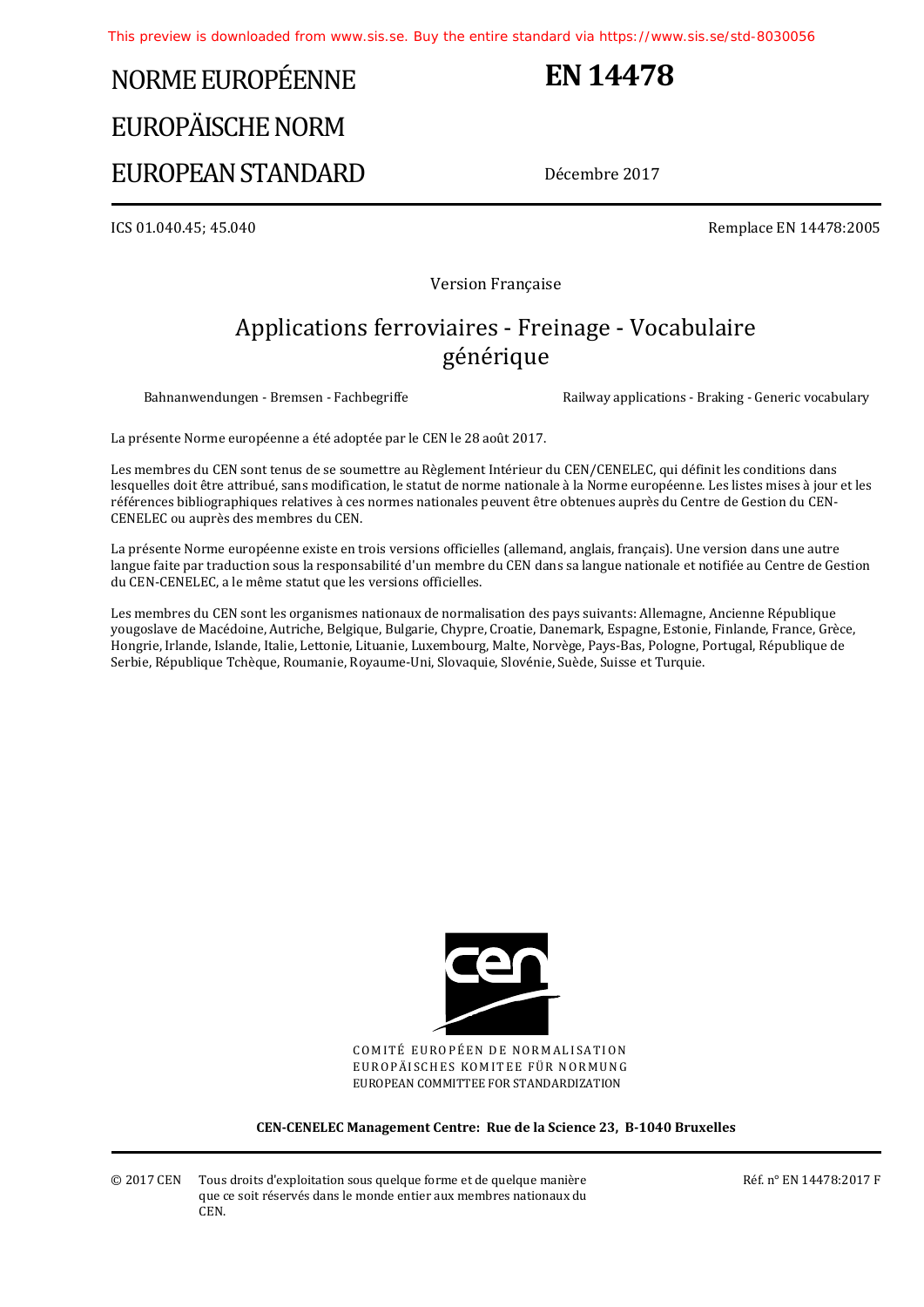# EUROPÄISCHE NORM EUROPEAN STANDARD NORME EUROPÉENNE

## **EN 14478**

Dezember 2017

ICS 01.040.45; 45.040 Ersatz für EN 14478:2005

Deutsche Fassung

### Bahnanwendungen - Bremsen - Fachbegriffe

Railway applications - Braking - Generic vocabulary Applications ferroviaires - Freinage - Vocabulaire

générique

Diese Europäische Norm wurde vom CEN am 28. August 2017 angenommen.

Die CEN-Mitglieder sind gehalten, die CEN/CENELEC-Geschäftsordnung zu erfüllen, in der die Bedingungen festgelegt sind, unter denen dieser Europäischen Norm ohne jede Änderung der Status einer nationalen Norm zu geben ist. Auf dem letzten Stand befindliche Listen dieser nationalen Normen mit ihren bibliographischen Angaben sind beim CEN-CENELEC-Management-Zentrum oder bei jedem CEN-Mitglied auf Anfrage erhältlich.

Diese Europäische Norm besteht in drei offiziellen Fassungen (Deutsch, Englisch, Französisch). Eine Fassung in einer anderen Sprache, die von einem CEN-Mitglied in eigener Verantwortung durch Übersetzung in seine Landessprache gemacht und dem Management-Zentrum mitgeteilt worden ist, hat den gleichen Status wie die offiziellen Fassungen.

CEN-Mitglieder sind die nationalen Normungsinstitute von Belgien, Bulgarien, Dänemark, Deutschland, der ehemaligen jugoslawischen Republik Mazedonien, Estland, Finnland, Frankreich, Griechenland, Irland, Island, Italien, Kroatien, Lettland, Litauen, Luxemburg, Malta, den Niederlanden, Norwegen, Österreich, Polen, Portugal, Rumänien, Schweden, der Schweiz, Serbien, der Slowakei, Slowenien, Spanien, der Tschechischen Republik, der Türkei, Ungarn, dem Vereinigten Königreich und Zypern.



EUROPÄISCHES KOMITEE FÜR NORMUNG EUROPEAN COMMITTEE FOR STANDARDIZATION COMITÉ EUROPÉEN DE NORMALISATION

**CEN-CENELEC Management-Zentrum: Rue de la Science 23, B-1040 Brüssel** 

© 2017 CEN Alle Rechte der Verwertung, gleich in welcher Form und in welchem Verfahren, sind weltweit den nationalen Mitgliedern von CEN vorbehalten.

Ref. Nr. EN 14478:2017 D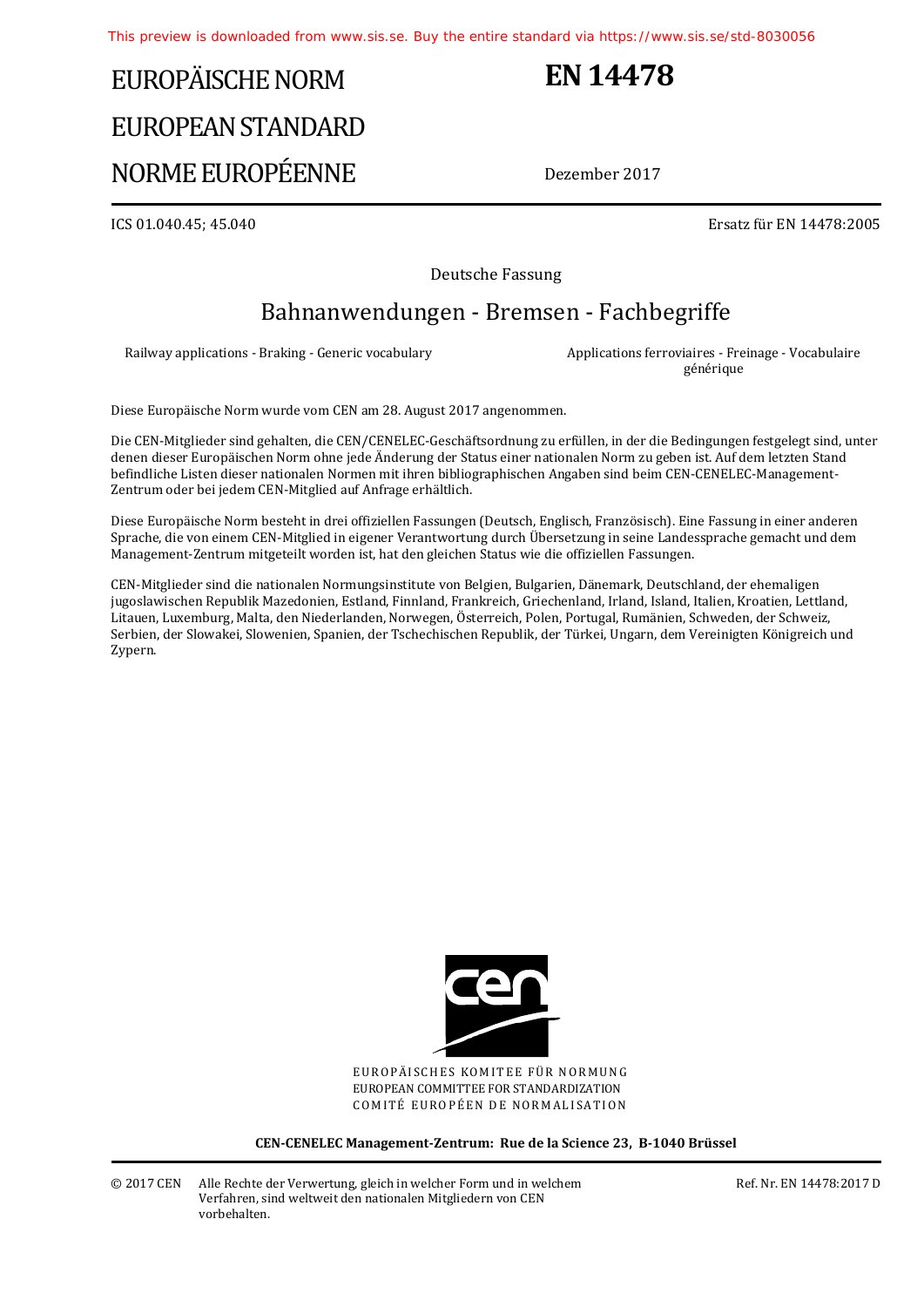| <b>Contents</b> |                                            | <b>Sommaire</b> |                                                                                     | Inhalt |                                    |       |
|-----------------|--------------------------------------------|-----------------|-------------------------------------------------------------------------------------|--------|------------------------------------|-------|
|                 | Page                                       |                 | Page                                                                                |        |                                    | Seite |
|                 |                                            |                 |                                                                                     |        |                                    |       |
|                 |                                            |                 |                                                                                     |        |                                    |       |
| 1               |                                            |                 |                                                                                     |        |                                    |       |
| 2               |                                            |                 |                                                                                     |        |                                    |       |
| 3               |                                            |                 | Symboles et abréviations  8 3                                                       |        | Symbole und Abkürzungen  8         |       |
| 4               |                                            |                 |                                                                                     |        |                                    |       |
| 4.1             |                                            | 4.1             |                                                                                     |        | Bremstechnische Grundbegriffe 8    |       |
| 4.2             | Compatibility of brake systems9 4.2        |                 | Compatibilité des systèmes de                                                       | 4.2    | Bremssystemkompatibilität 9        |       |
| 4.3             |                                            |                 |                                                                                     |        |                                    |       |
| 4.4             |                                            | 4.3             |                                                                                     |        |                                    |       |
| 4.5             |                                            | 4.4             |                                                                                     |        | Mechanik des Bremsens11            |       |
| 4.6             | Kinematics and dynamics of braking. 13     | 4.5             | Mécanique du freinage 11 4.6                                                        |        | <b>Kinematik und Dynamik des</b>   |       |
| 4.7             | Types and characteristics of brakes18      | 4.6             | Cinématique et dynamique du                                                         |        |                                    |       |
| 4.8             |                                            |                 |                                                                                     |        | Arten und Merkmale von             |       |
| 4.9             |                                            | 4.7             | Types et caractéristiques de freins  18                                             |        |                                    |       |
| 4.9.1           |                                            | 4.8             | Méthode de freinage  23 4.8                                                         |        | Arten von Bremsungen 23            |       |
| 4.9.2           |                                            | 4.9             |                                                                                     |        | Bremssteuerung27                   |       |
| 4.9.3           | Types of combined control  31              | 4.9.1           | Définitions générales 27 4.9.1                                                      |        | Allgemeine Begriffe27              |       |
| 4.10            | Brake system components32                  | 4.9.2           |                                                                                     |        | Steuerungsarten29                  |       |
|                 | 4.10.1 Components used for the command and | 4.9.3           | Types de combinaisons de                                                            | 4.9.3  | <b>Bauarten kombinierter</b>       |       |
|                 |                                            |                 |                                                                                     |        |                                    |       |
|                 |                                            | 4.10            | Composants du système de freinage 32 4.10                                           |        | <b>Bauteile des Bremssystems32</b> |       |
|                 |                                            |                 | 4.10.1 Composants utilisés pour le contrôle et 4.10.1 Komponenten zur Steuerung von |        |                                    |       |
|                 | 4.10.4 Control and/or brake system energy  |                 |                                                                                     |        | Bremsvorgängen 32                  |       |
|                 |                                            |                 |                                                                                     |        |                                    |       |
|                 |                                            |                 | 4.10.3 Equipements de commande  36 4.10.3 Steuereinrichtungen 36                    |        |                                    |       |
|                 |                                            |                 | 4.10.4 Lignes de commande et/ou de                                                  |        | 4.10.4 Steuer- und/oder            |       |
|                 |                                            |                 |                                                                                     |        |                                    |       |
|                 |                                            |                 | fourniture d'énergie du système de                                                  |        | Bremsenergieversorgungsleitunge    |       |

**freinage......................................................... 40**

**n ..............................................................40**

**2**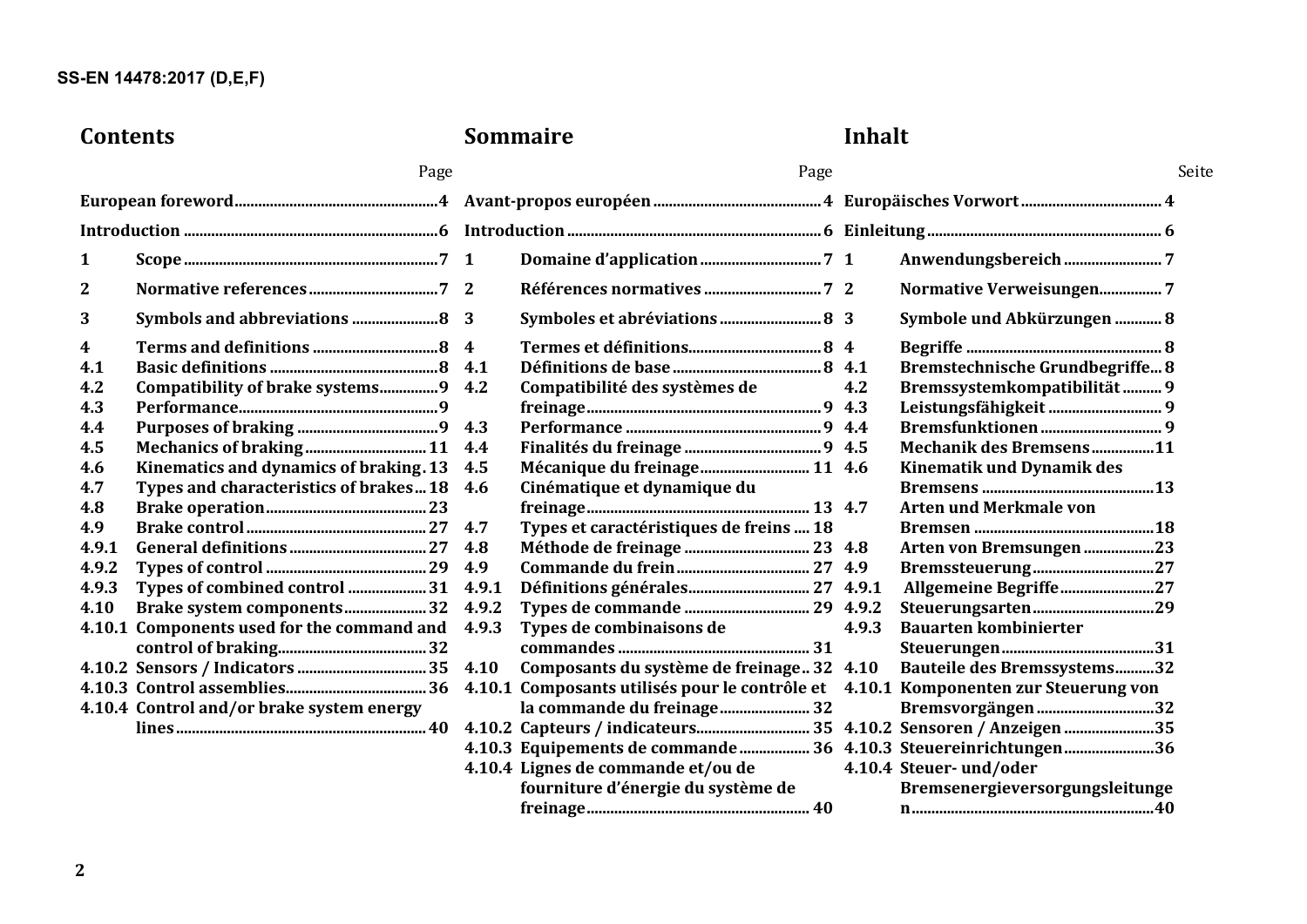| 4.10.5 Brake force application system 42 4.10.5 Système d'application de l'effort de |                                                                                                               | 4.10.5 Bremskrafterzeugung und -      |  |
|--------------------------------------------------------------------------------------|---------------------------------------------------------------------------------------------------------------|---------------------------------------|--|
| 4.10.6 Brake system energy storage 47                                                |                                                                                                               |                                       |  |
|                                                                                      | 47 4.10.7 Compressed air supply 48 4.10.6 Stockage de l'énergie du système de 4.10.6 Speichern von Energie 47 |                                       |  |
| 4.10.8 Ancillary air system equipment50                                              |                                                                                                               |                                       |  |
|                                                                                      | 4.10.9 Hydraulic pressure supply51 4.10.7 Production d'air comprimé  48 4.10.8 Pneumatische Hilfssysteme 50   |                                       |  |
| 4.10.10                                                                              |                                                                                                               | 4.10.9 Hydraulische Druckerzeugung51  |  |
| 4.10.11<br>Parking brake equipment52                                                 |                                                                                                               | Handbremsen51                         |  |
| 4.11                                                                                 | Wheel Slide Protection (WSP) 53 4.10.9 Production de pression hydraulique. 51 4.10.11                         | Feststellbremse52                     |  |
| 4.12                                                                                 |                                                                                                               |                                       |  |
| Annex A (informative) Delay time and build-up                                        | 4.10.11<br>Equipements de frein de                                                                            | Bremsprüfungen 55<br>4.12             |  |
|                                                                                      | 4.11                                                                                                          | Bremsaufbauzeit56                     |  |
| Annex B (informative) Delay time and release                                         | 4.12                                                                                                          |                                       |  |
|                                                                                      | Annexe A (informative) Temps mort et temps                                                                    | Anhang B (informativ) Verzugszeit und |  |
|                                                                                      |                                                                                                               |                                       |  |
|                                                                                      |                                                                                                               |                                       |  |
|                                                                                      |                                                                                                               |                                       |  |
|                                                                                      |                                                                                                               |                                       |  |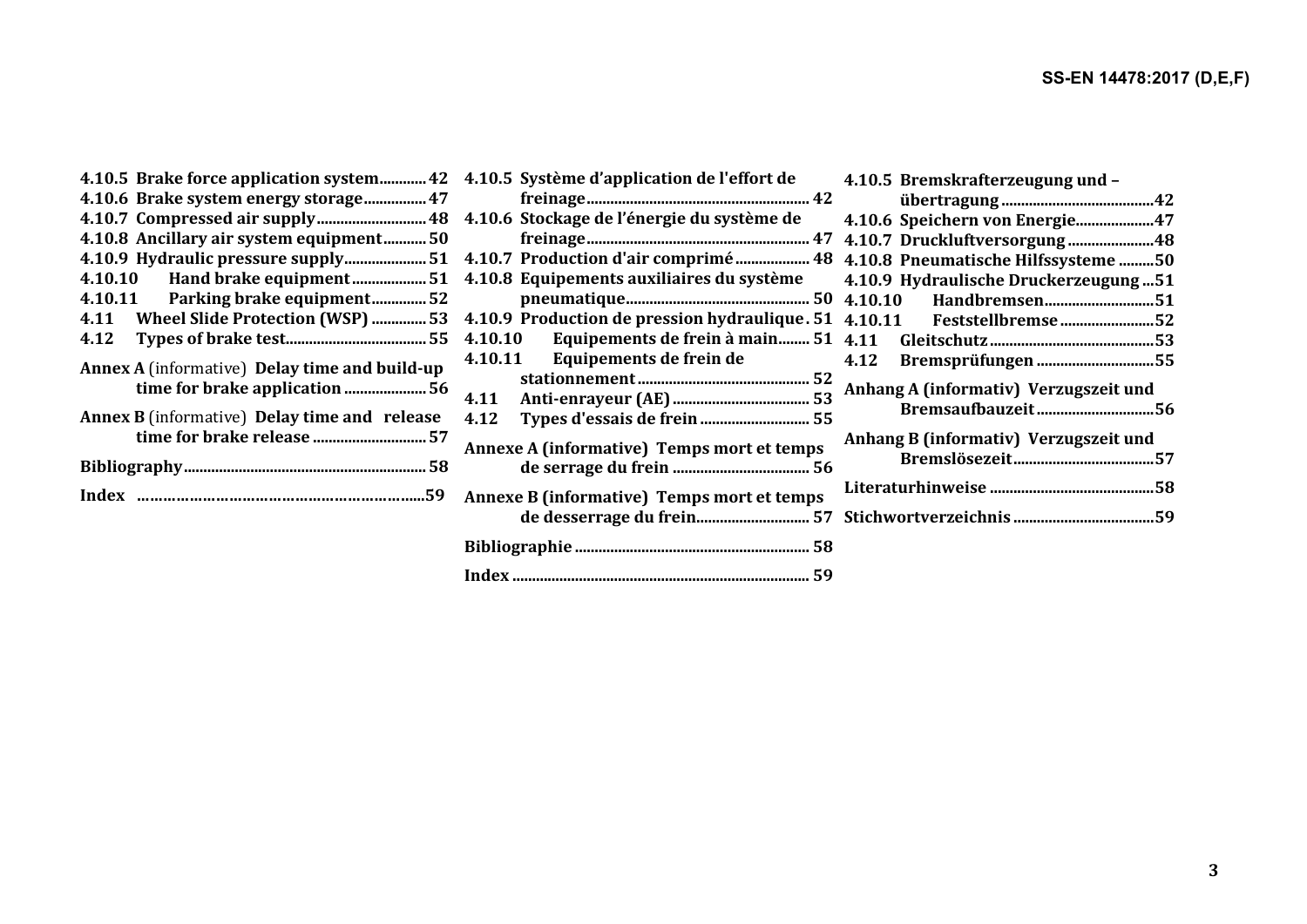**English Version Version française Deutsche Fassung**

### **European foreword**

held by DIN.

be withdrawn at the latest by June 2018.

Attention is drawn to the possibility that some of the elements of this document may be the subject of L'attention est appelée sur le fait certains des patent rights. CEN shall not be held responsible for éléments du présent document peuvent faire identifying any or all such patent rights.

This document supersedes EN 14478:2005.

According to the CEN/CENELEC Internal Regulations, the national standards organizations Selon le Règlement Intérieur du CEN-CENELEC les of the following countries are bound to implement instituts de normalisation nationaux des pays this European Standard: Austria, Belgium, Bulgaria, suivants sont tenus de mettre cette Norme Croatia, Cyprus, Czech Republic, Denmark, Estonia, européenne en application : Allemagne, Ancienne Finland, Former Yugoslav Republic of Macedonia, République Yougoslave de Macédoine, Autriche, France, Germany, Greece, Hungary, Iceland, Ireland, Belgique, Chypre, Croatie, Danemark, Espagne, Italy, Latvia, Lithuania, Luxembourg, Malta, Estonie, Finlande, France, Grèce, Hongrie, Irlande, Netherlands, Norway, Poland, Portugal, Romania, Islande, Italie, Lettonie, Lituanie, Luxembourg,

### **Avant-propos européen**

This document (EN 14478:2017) has been Le présent document (EN 14478:2017) a été prepared by Technical Committee CEN/TC 256 élaboré par le Comité Technique CEN/TC 256 "Railway applications", the secretariat of which is "Applications ferroviaires", dont le secrétariat est tenu par DIN.

juin 2018.

l'objet de droits de propriété intellectuelle ou de droits analogues. Le CEN ne saurait être tenu pour responsable de ne pas avoir identifié de tels droits de propriété et averti de leur existence.

Le présent document est destiné à remplacer Dieses Dokument ersetzt EN 14478:2005. l'EN 14478:2005.

### **Europäisches Vorwort**

Dieses Dokument (EN 14478:2017) wurde vom Technischen Komitee CEN/TC 256 "Eisenbahnwesen" erarbeitet, dessen Sekretariat von DIN gehalten wird.

This European Standard shall be given the status of "Cette Norme"européenne devra recevoir le statut "Diese" Europaische "Norm" muss "den "Status" einer a national standard, either by publication of an denormenationale, soit par publication d'un texte nationalen Norm erhalten, entweder durch identical text or by endorsement, at the latest by Tdentique, soit par entérinement, au plus tard en Veröffentlichung eines Tdentischen Textes oder June 2018, and conflicting national standards shall Juin 2018, et toutes les normes nationales en durch Anerkennung bis Juni 2018, und etwaige contradiction devront être retirées au plus tard en entgegenstehende nationale Normen müssen bis Juni 2018 zurückgezogen werden.

> Es wird auf die Möglichkeit hingewiesen, dass einige Elemente dieses Dokuments Patentrechte berühren können. CEN ist nicht dafür verantwortlich, einige oder alle diesbezüglichen Patentrechte zu identifizieren.

> Entsprechend der CEN-CENELEC-<br>Geschäftsordnung sind die nationalen Geschäftsordnung sind die nationalen Normungsinstitute der folgenden Länder gehalten, diese Europäische Norm zu übernehmen: Belgien, Bulgarien, Dänemark, Deutschland, die ehemalige jugoslawische Republik Mazedonien, Estland, Finnland, Frankreich, Griechenland, Irland, Island, Italien, Kroatien, Lettland, Litauen, Luxemburg, Malta, Niederlande, Norwegen, Österreich, Polen,